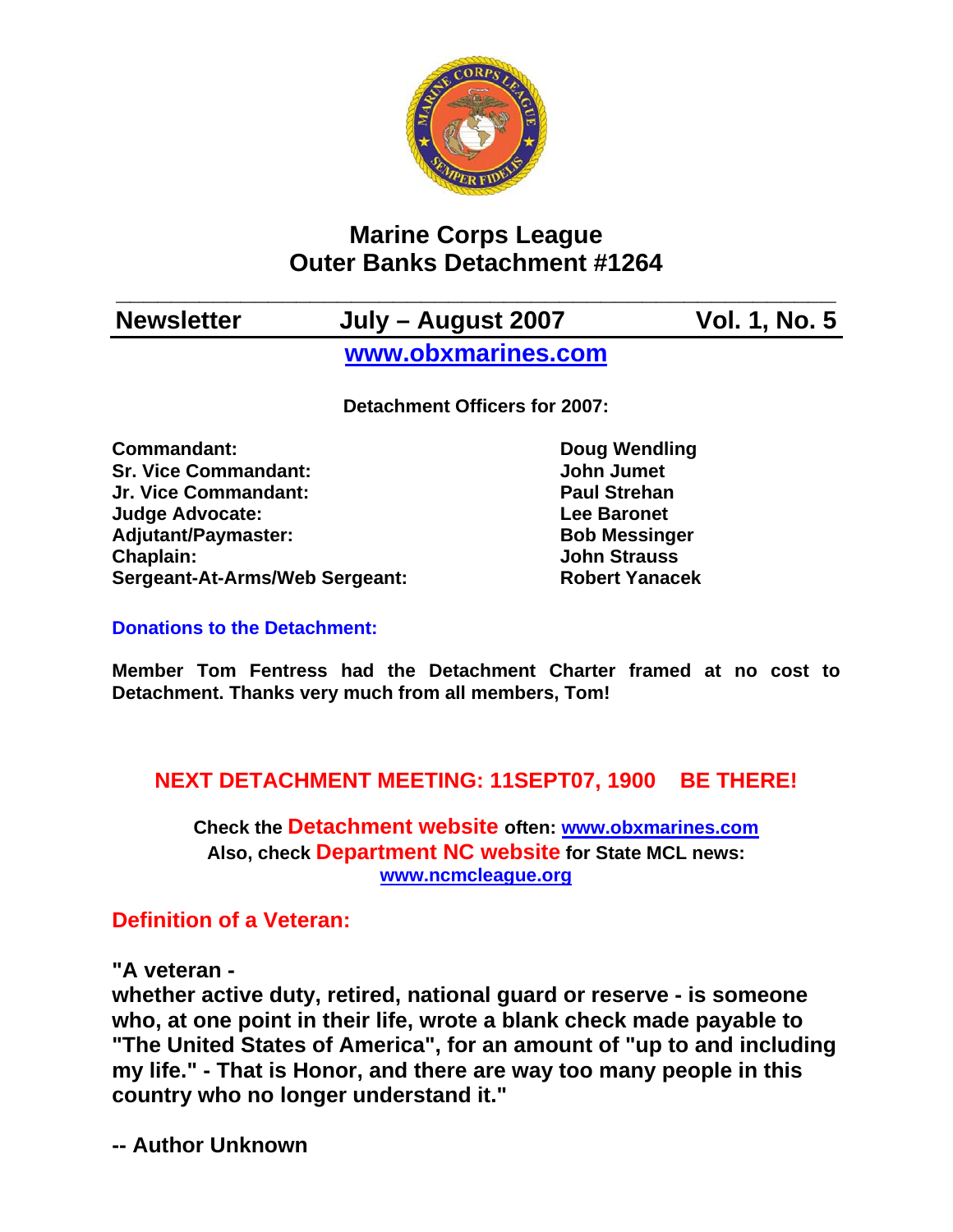### **What's Been Going On?**

**Marine Corps League, Outer Banks Detachment 1264 answered request of NC Department Revenue to produce proof of Detachment tax exmept [501c (4)] status. 23Jul07** 

**Detachment Officer Meeting: 24 August** 

**Announced audit of Detachment financial records to be completed October. Nomination Committee – Judge Advocate to chair a committee of 2-3 members who will contact each member regarding leadership roles in the Detachment during the month of October. There is a need for a Public Information Officer, PIO, and the committee will be looking for someone willing to serve in this critical role. Candidates for Detachment leadership positions will be announced at the November meeting; Elections at December meeting for installation at the January 2008 meeting.** 

**Detachment Membership, end August: 31**



**National Marine Corps League Commandant, Jack Ryan, had cardiac discomfort on 15 August. As a result he had a triple bypass operation on 17 August. He was released from the hospital and returned home on 23 August. Cards and letters may be addressed to:** 

> **National Commandant Jack Ryan Marine Corps League P.O. Box 3070 Merrifield, VA 22116-3070**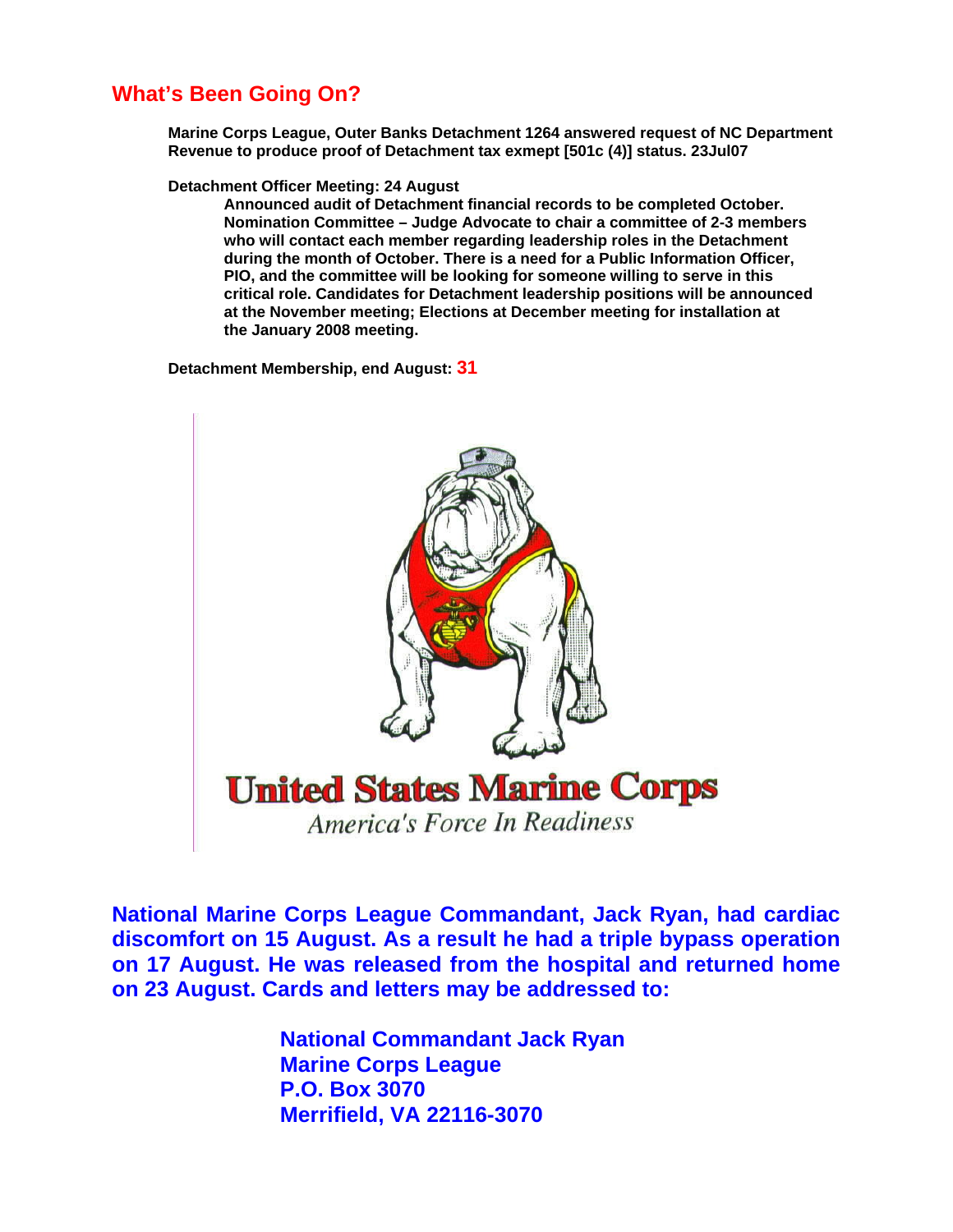**Detachment Programs/Actions/Events - These items are either in discussion among our members, staged for implementation or underway:** 

**Recruiting Campaign – Recruiting materials available to all members. They are available on our website or from any Detachment Officer. Associate Members WELCOME! Make it an objective to recruit one new member before the next Newsletter is published!** 

**Marines Helping Marines –** 

**Volunteer Drivers: to provide transportation of fellow veterans to meetings, Detachment events, VA Hospital, airport, etc. Is your name on the Volunteer List??? If not, contact us today…** 

**Notary Public Service: Provided at NO COST to members needing Notary services. Contact Robert Yanacek, Detachment Sergeant-at-Arms/Web Sergeant.** 

**Community Service – Share your ideas, Volunteer to ramrod one of these projects for the Detachment, Lend a hand… Contact one of your Detachment Officers directly and/or bring your ideas to the next Detachment Meeting:** 

**Veterans History Project [Library of Congress]**

#### **BSA Eagle Scout Program**

**232nd Marine Corps Birthday – This year's celebration will again be held at the Duck Woods Country Club. It will start/end a bit earlier than usual to allow for more family time after the birthday event. Mark your calendar: Saturday, 10Nov07 and plan to attend. Details and invitations out in September…** 

#### **Member News:**

**Member Dan Robertson, recently promoted to Captain, reactivated for the global war on terror and reported to Camp Lejeune, NC. Keep Dan and his new wife, Heather, in your thoughts and prayers.** 

**Member Frank (Dale) Draper's wife, Mary passed away 15 August 2007. Please keep Dale and his family in your prayers.** 

#### **NEXT GENERAL MEMBERSHIP MEETING:**

### **11Sept07, 1900, Thomas A. Baum Center**

**Remember, 11 September is designated as Patriot's Day. U.S. Flags should be flown at half mast until sunset.**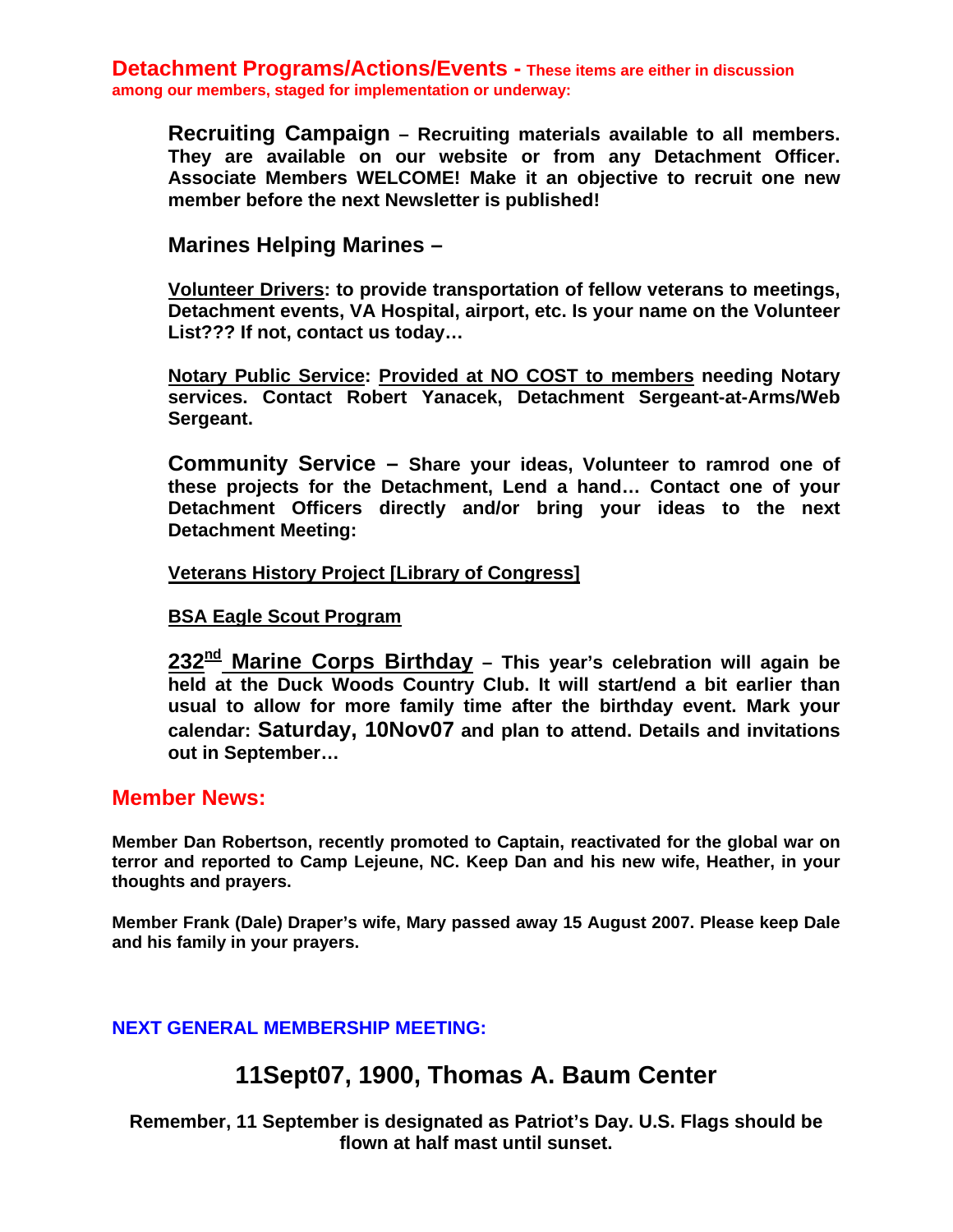### **Department of North Carolina, 1st Quarter Meeting**

**22 September 2007 – Greensboro, NC, 1100-1530** 

**There's a wide variety of resources available on your Detachment Website! Check it out! [www.obxmarines.com](http://www.obxmarines.com/)** 

### **I'm The One Called "Doc"**

**Harry D. Penny, Jr. HMC(AC)USN Copyright 1975, With permission from [Doc's Locker](http://www.geocities.com/Pentagon/Quarters/1798/)**



**I shall not walk in your footsteps, but I will walk by your side. I shall not walk in your image, I've earned my own title of pride. We've answered the call together, on sea and foreign land. When the cry for help was given, I've been there right at hand. Whether I am on the ocean or in the jungle wearing greens, Giving aid to my fellow man, be it Sailors or Marines. So the next time you see a corpsman and you think of calling him "squid", think of the job he's doing as those before him did. And if you ever have to go out there and your life is on the block, Look at the one right next to you... I'm the one called "Doc".**

SAEPE EXPERTUS, SEMPER FIDELIS, FRATRES AETERNI **"Often Tested, Always Faithful, Brothers Forever"**